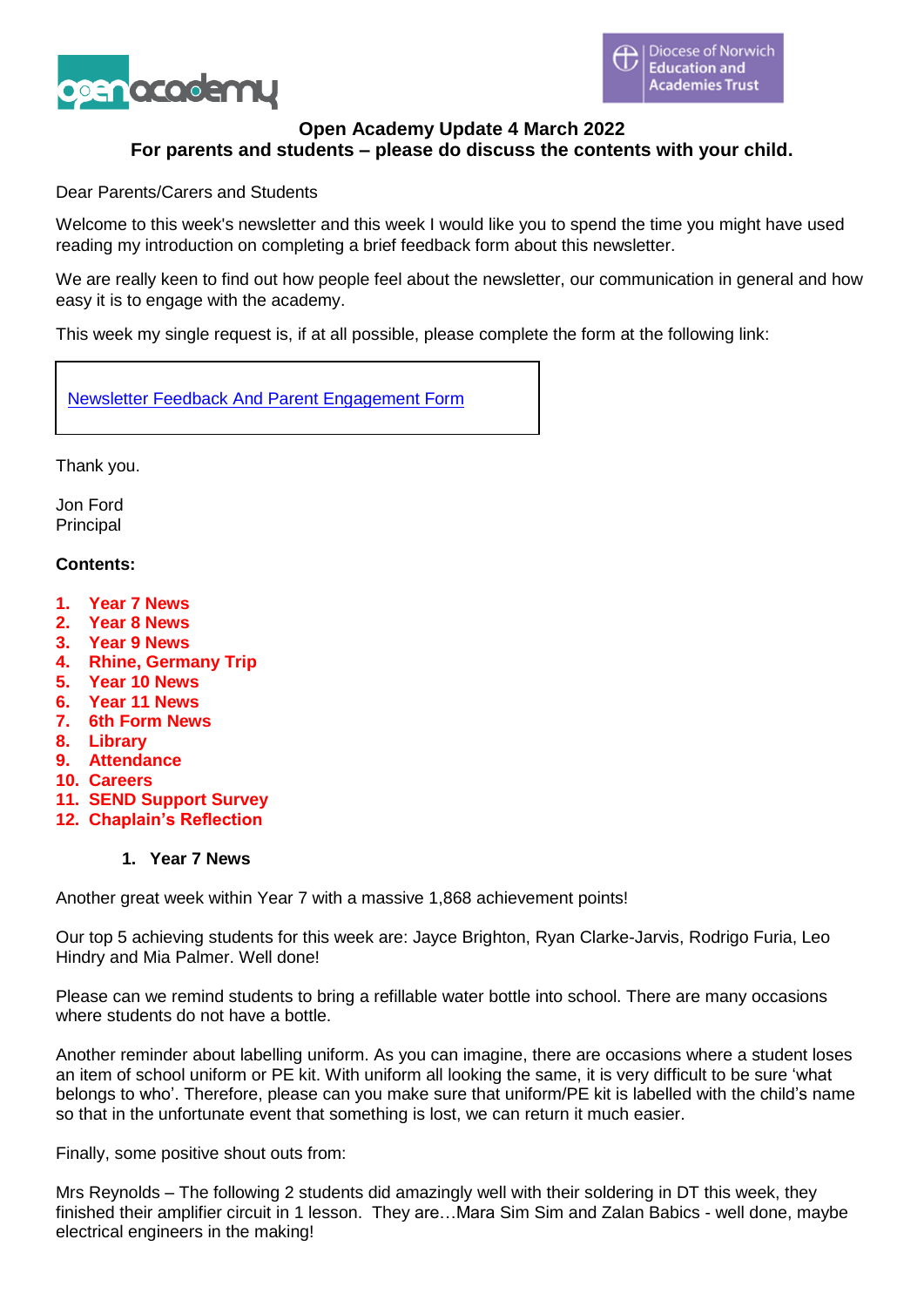

Miss Ling – For the tutor door decorating competition for World Book Day. We loved the explosion of books in I7CHA and the amazing illustrations on the SRB door. However, the winning design showed a real creative flair (and came with a brilliant pitch from students). The winners were…C7 for their amazing Harry Potter design!

Mrs Ormosi – Well done to Maddie Anderson, Catherine Baker, Layla Smith-Howell, Jason Juhasz, Mia Palmer, Lacey Berry, Zena Ali and Ria Wilsea for auditioning and getting a part in the school play *Anansi.* Also, massive well done to the whole of 7O for working really well in their drama lessons.

Mrs Pearsall – Head of Year 7 Mr Hawkins & Mrs Middleton – Assistant Head of Year 7

## **2. Year 8 News**

Coming to and leaving school with light outside has certainly given us all a boost this week, and there has been a really positive and purposeful attitude around Year 8. It has been great to see our students focused, engaged and participating in their learning, to ensure that they are maximising their progress and potential.

It was lovely to see that a few of them came as their favourite book characters on Thursday, and that lots had been 'caught reading' by staff during social time. Reading has a massively beneficial impact on students' school progress and personal development. Research and data have consistently and clearly proven that it has a significant positive effect on GCSE and A-Level outcomes. For those students who are regularly reading, well done and keep it up. We have a fantastic library, so make the best use of it! For those who are not so keen, why not pop in to the library to speak to Miss Ling. She will be able to guide you towards books around your interests, and appropriate for your level.

A few points to bear in mind this week:

Firstly, headphones should not be worn around the academy. An example of why not comes from Miss Whitwood, who was calling to a student to give them something important earlier this week and was seemingly completely ignored! In fact, the student had air pods in. It goes without saying that headphones/earphones absolutely should not be worn in lessons.

HUB / UEA sessions. Mr Wilkinson has asked us to remind you that these sessions are not optional. They are on your timetable to support you and improve your progress, so attendance is expected. The year team will be following up absences.

Miss Whitwood and Mr Crawford (Heads of Year) Mrs Lamb (Assistant Head of Year)

## **3. Year 9 News**

Now into spring and working towards Easter, the days are drawing out and there is proper daylight at both the beginning and end of the school day. This half term is getting off to a great start with lots of learning taking place across the academy.

Achievement points still pour in for Year 9 which is great to see and a real testament to the dedication of the year group. The current tally for this week is:

 $AED - 35$  $LGA - 67$ RPH – 48 NST – 69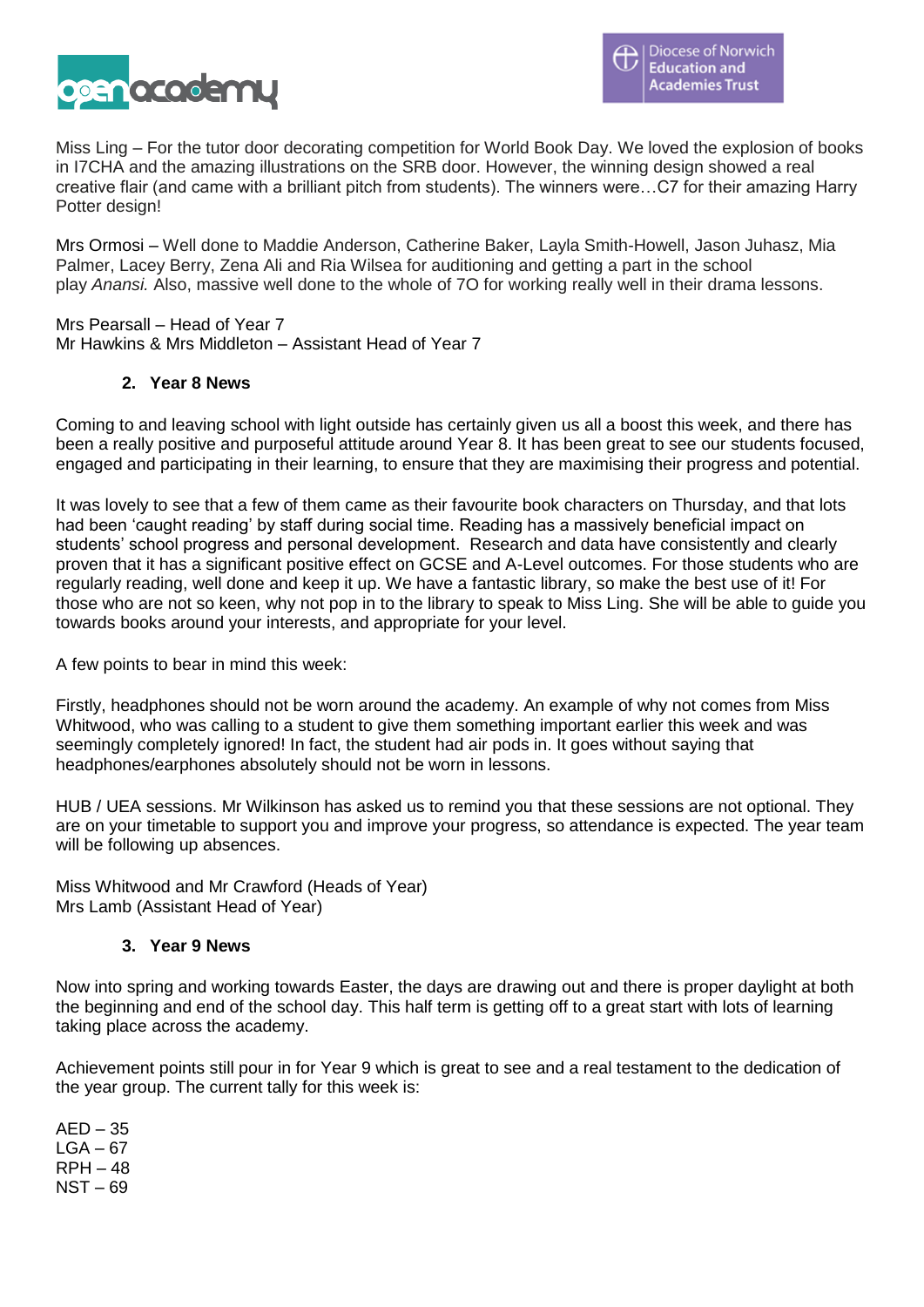

Thank you for attending the Options Evening, it was a very positive and successful evening with many great conversations aimed at the future choices students will be making in their learning. If you did not attend do not worry, all the information is within the booklets the students took home before the night. There is still plenty of time for discussions with subject teachers before any final decisions need to be made.

Please ensure students are arriving to school in correct uniform (blazer, black shoes, skirts/trousers). Please also ensure that students have the correct equipment they require for their learning (pen/pencil/ruler).

Unfortunately, some students are making the wrong choices and getting sent out of their lessons to timeout. Here they are given the chance to calmly think on their actions and what has led them there. If students are sent to timeout they will receive a 30 minute detention that evening after school and a text will be sent home to let you know. If they do not attend that detention then the 30 minutes will turn into a full hour and again a text will be sent home. If students continue to fail to attend their detention then they will be isolated for a day and work will be provided for them to complete. If you know that your son/daughter has a detention then please can you encourage them to attend. If you wish to know more about a detention then please get in contact with Mr Pickup or Mrs Smith.

Hub sessions are still running and the students who need to attend may change each half term, so please check with your son/daughter to see if it is on their timetable this half term. It is a really important time given to them to ensure that they are catching up with their learning. One of the main reasons students are asked to come to Hub is due to not completing home work, so if they wish to not be asked back then they need to ensure that all their homework is completed to a good standard and on time.

Hopefully this half term will prove to be the most successful yet with a continued high degree of learning taking place. Thank you again for your continued support of the learning and well being of these fantastic students.

Mr Pickup – Head of Year 9 Mrs Smith – Assistant Head of Year 9

# **4. Rhine, Germany Trip**

A Rhine Trip channel has been set up on Teams. Can students please comment on it, answering the question:

Do you have a passport and when does it expire or have you paid £5 to be included on the collective passport?

Mrs McEvoy Teacher

# **5. Year 10 News**



We had World Book Day yesterday and it was good to see students dressing up and reading. Unfortunately, they were too shy to have their photo taken but the year team weren't!

Our top achieving students this week are: Kimora Alexander, Eadie Ambrozevich, Bradley and Luke Copping, James Hoye, Dalia Rosca, Toby Thompson, Jayden Muzembe, Ahmed Tsinev and Teyla Young.

A letter has gone home to all parents regarding the careers trip on Wednesday, 9 March. All Year 10s are attending and will be taken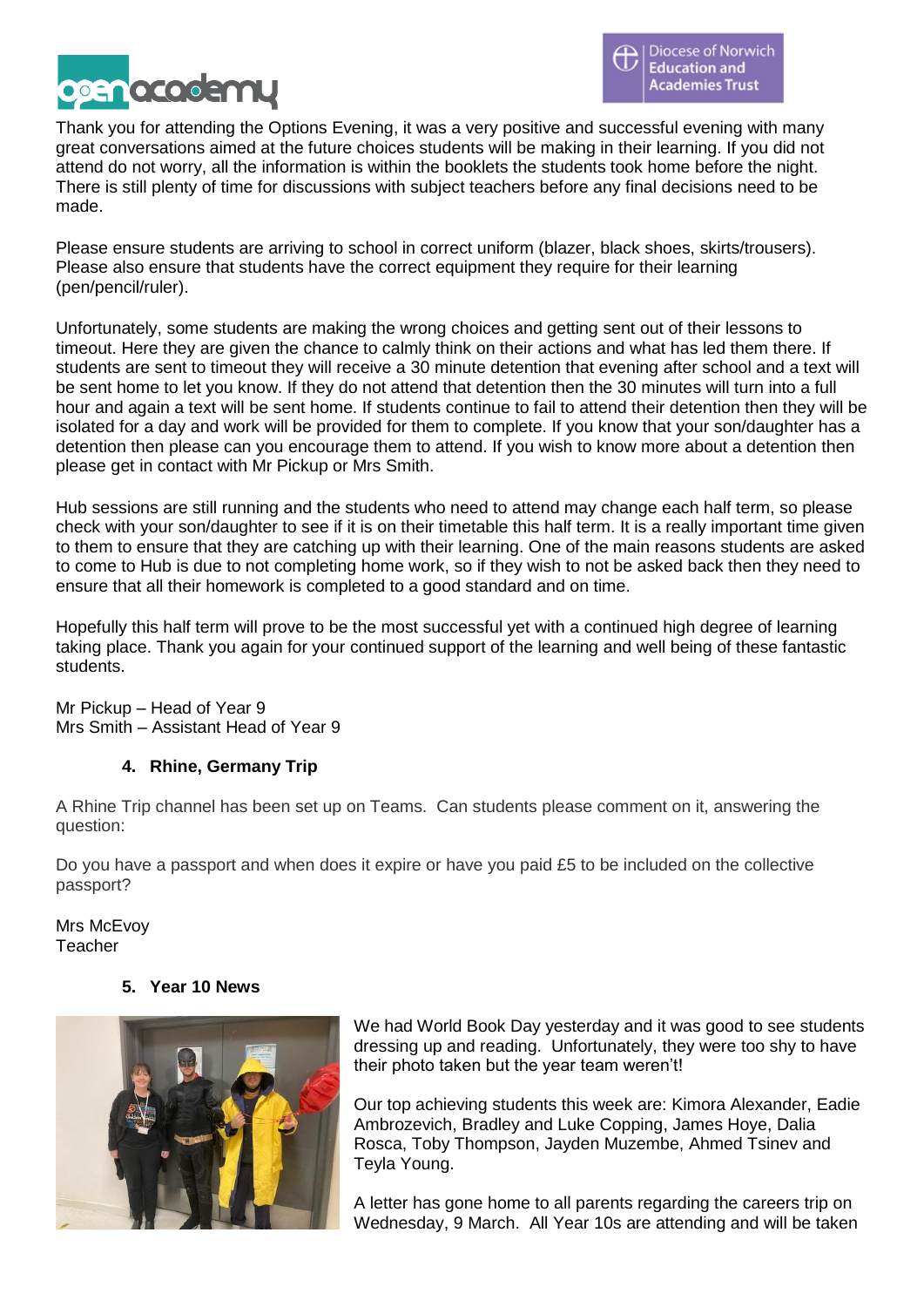

by coach to and from school. We will be back in school for 12.30 pm. If there are any issues or you do not wish your child to go then please contact us.

Please let us know if your child can not attend Hub and it is on their timetable. Students do need to attend if it is timetabled for them.

Mr Lambert – Head of Year 10 Mrs Roe – Assistant Head of Year 10

## **6. Year 11 News**

Please see the information letter given to students this week regarding their leavers' hoodies.

Mrs Clayton – Head of Year 11 Mrs Roberts – Assistant Head of Year 11

## **7. 6 th Form News**

No update.

Mrs Molloy Head of  $6<sup>th</sup>$  Form

## **8. Library News**

## **Open Book Week**

We have had a brilliant week celebrating books and reading for pleasure. It has been an absolute delight talking to students about their favourite books and characters and of course seeing them dressed up as their book characters on Thursday.

As part of our celebrations tutor groups were challenged to decorate their classroom doors on the theme of a book. Congratulations to Miss Lines tutor group C7 for their winning Harry Potter design!

We would also like to offer a big well done to the 26 students who took part in our read-a-thon on Wednesday. Collectively they read for 28936 minutes and read 10793 pages. I'm sure you'll agree that this is an amazing achievement and we are extremely proud of their efforts! The students involved were:

Fazer Amos-Saunders Millie Slater Martha Wardell Maddie Anderson AJ Bale Hayden Taylor Ada Anil Catherine Baker Olivier Kracewicz

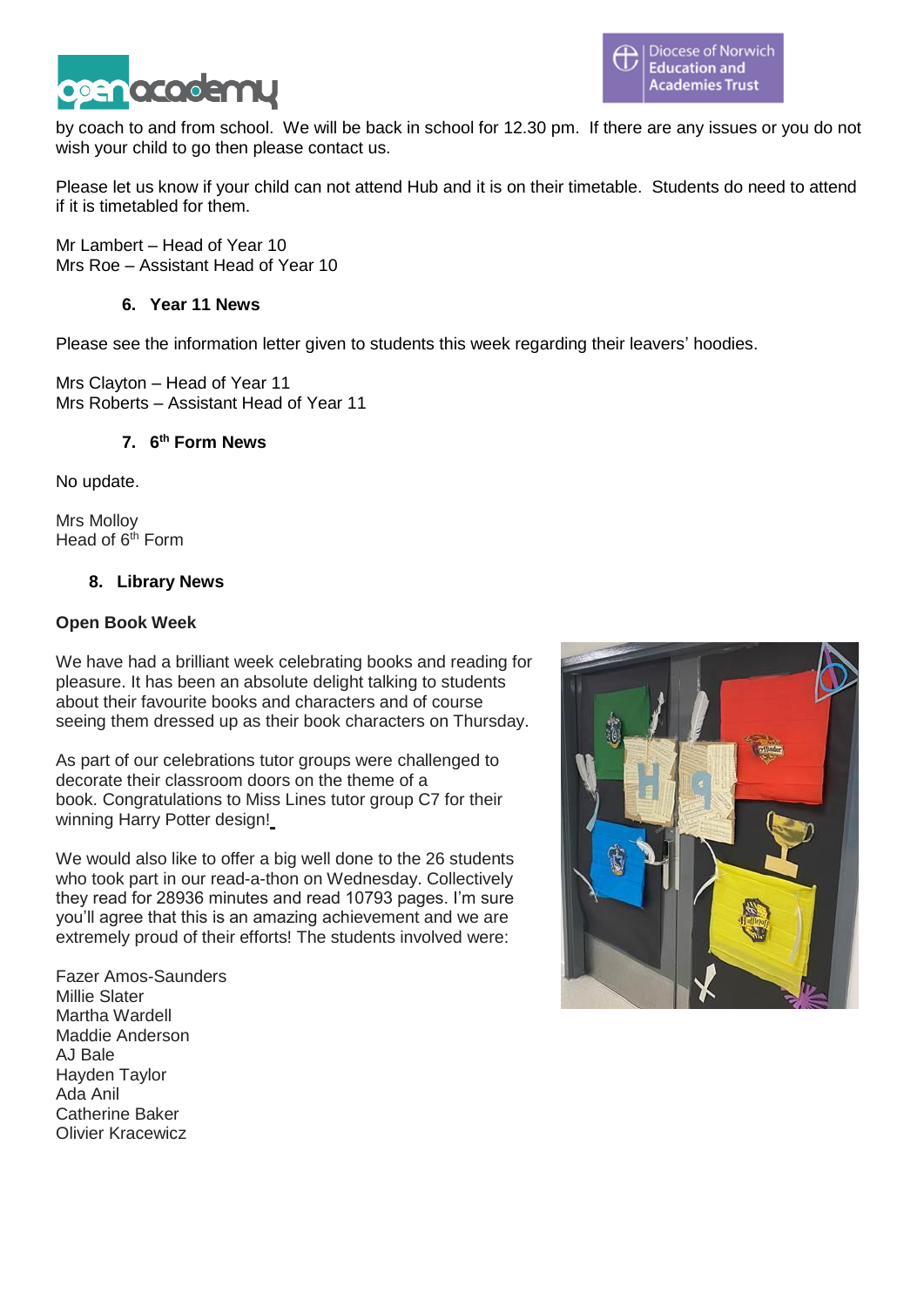

Tiffany Scott Kate Skedge Layla Smith-Howell Evie Timbers Lena Wawryzniak Esme Whitehead Ria Wilsea Ty Cook Maddison Gray Daisy Norris- Waterfield Ellie Blake Jay Lawson Scarlet Bush Emily Summers Lucy Norris-Waterfield Star Cook Lily Turner



Diocese of Norwich **Education and** 

**Academies Trust** 

Of course, reading for pleasure is a big focus for us in the academy all year round- not just during World Book Day. If you would like any support regarding your child and reading please do get in touch with me at [library@open-academy.org.uk](mailto:library@open-academy.org.uk) and I will be happy to help.

## **National Reading Champions Quiz Try-Outs**

Do you love reading? Then come along to our try-outs for the National Reading Champions Quiz. At the end of the month the school will take part in a national competition that puts your knowledge of different books to the test. We are looking for 4 avid readers from Year 7-9 to represent the school and make up our team. We will be holding a mini-quiz at lunchtime on Thursday, 10 March to decide the members of the team. Come along to have a chance of being involved!

Miss Ling Librarian

## **9. Attendance**

| 12/13 CAN          | 88.98%  |
|--------------------|---------|
| $12$ JTH           | 85.51%  |
| 13 I WK            | 77.15%  |
| $C7$ KI I          | 90.91%  |
| D7 MKN             | 89.33%  |
| R7 CSM             | 95.38%  |
| SRB 7 FOK          | 100.00% |
| <b>I7 CHA</b>      | 92.99%  |
| C8 ABR             | 87.47%  |
| D8 NWA             | 89.60%  |
| 18 KMU             | 91.90%  |
| R8 SNA             | 92.45%  |
| SRB 8 FOK          | 88.33%  |
| C <sub>9</sub> AFD | 87.94%  |
| D9 LGA             | 91.43%  |

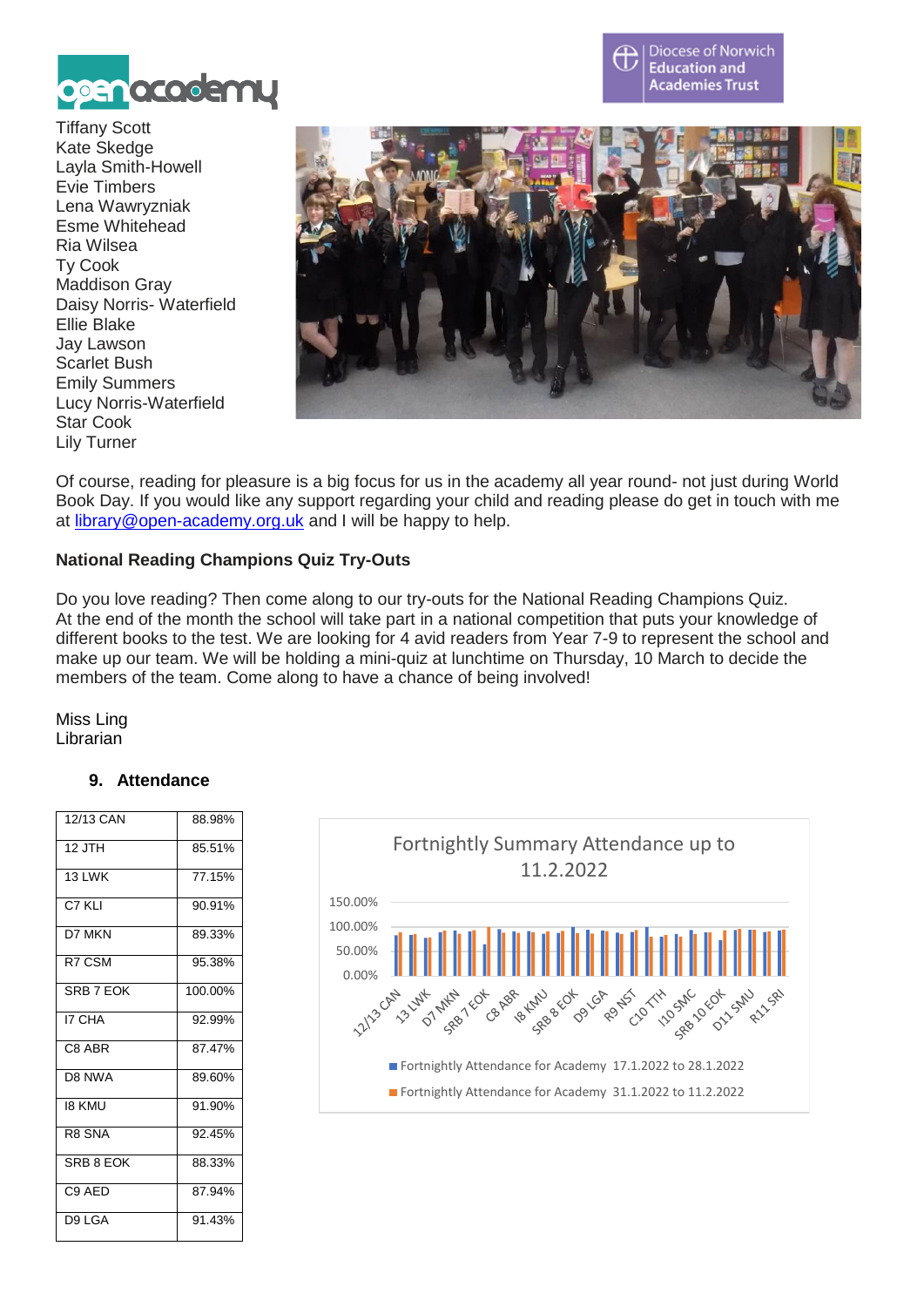

| 19 RPH              | 86.48% |
|---------------------|--------|
| R9 NST              | 94.32% |
| SRB 9 EOK           | 80.00% |
| C <sub>10</sub> TTH | 84.23% |
| D <sub>10</sub> ATH | 80.68% |
| <b>110 SMC</b>      | 89.36% |
| R <sub>10</sub> BLU | 90.97% |
| SRB 10 FOK          | 91.11% |
| C <sub>11</sub> KST | 95.69% |
| D <sub>11</sub> SMU | 93.56% |
| <b>111 ERO</b>      | 89.04% |
| R <sub>11</sub> SRI | 94.61% |

Year 7 90.46% Year 8 89.63% Year 9 89.79% Year 10 84.98% Year 11 94.03% Year 12 87.50% Year 13 75.38% Year 14 90.48%

0.00% 50.00% 100.00% Year 7 Year 8 Year 9 Year 10 Year 11 Year 12 Year 13 Year 14 Monthly Year Group for January 2022 and February 2022 **Monthly Year Attendance Jan-22 Monthly Year Attendance Feb-22** 

Well done to the 252 students who have achieved 100% for the month of February 2022 and to the 185 students who improved their attendance between the months of January 2022 and February 2022. Achievement points have been given to all of these students.

Mrs Ganson Attendance Officer

## **10. Careers**

It was wonderful to see so many Year 9 students engaging with the GCSE options process last Tuesday evening and talking to our visiting experts in the 'Careers' area. Many thanks to Carrie from UEA Outreach, Pippa from mentoring programme Future Forward and Alex from the Network for East Anglian Collaborative Outreach (NEACO). All of these partners are regularly in school working with students and can be contacted through me at [caroline.davies@open-academy.org.uk](mailto:caroline.davies@open-academy.org.uk)

As part of National Careers Week we will be taking the whole of Year 10 to the Norfolk Skills and Careers Festival at the Norfolk Showground next Wednesday morning. Last year the event did not take place due to the pandemic, so it will be great to see students have the opportunity to meet representatives from colleges, training providers, apprenticeships and employers in the local region. For more information about National Careers Week go to:

<https://nationalcareersweek.com/> and <https://www.bbc.co.uk/bitesize/articles/z7kx47h>

Dr Davies Assistant Head of Sixth Form and Careers Facilitator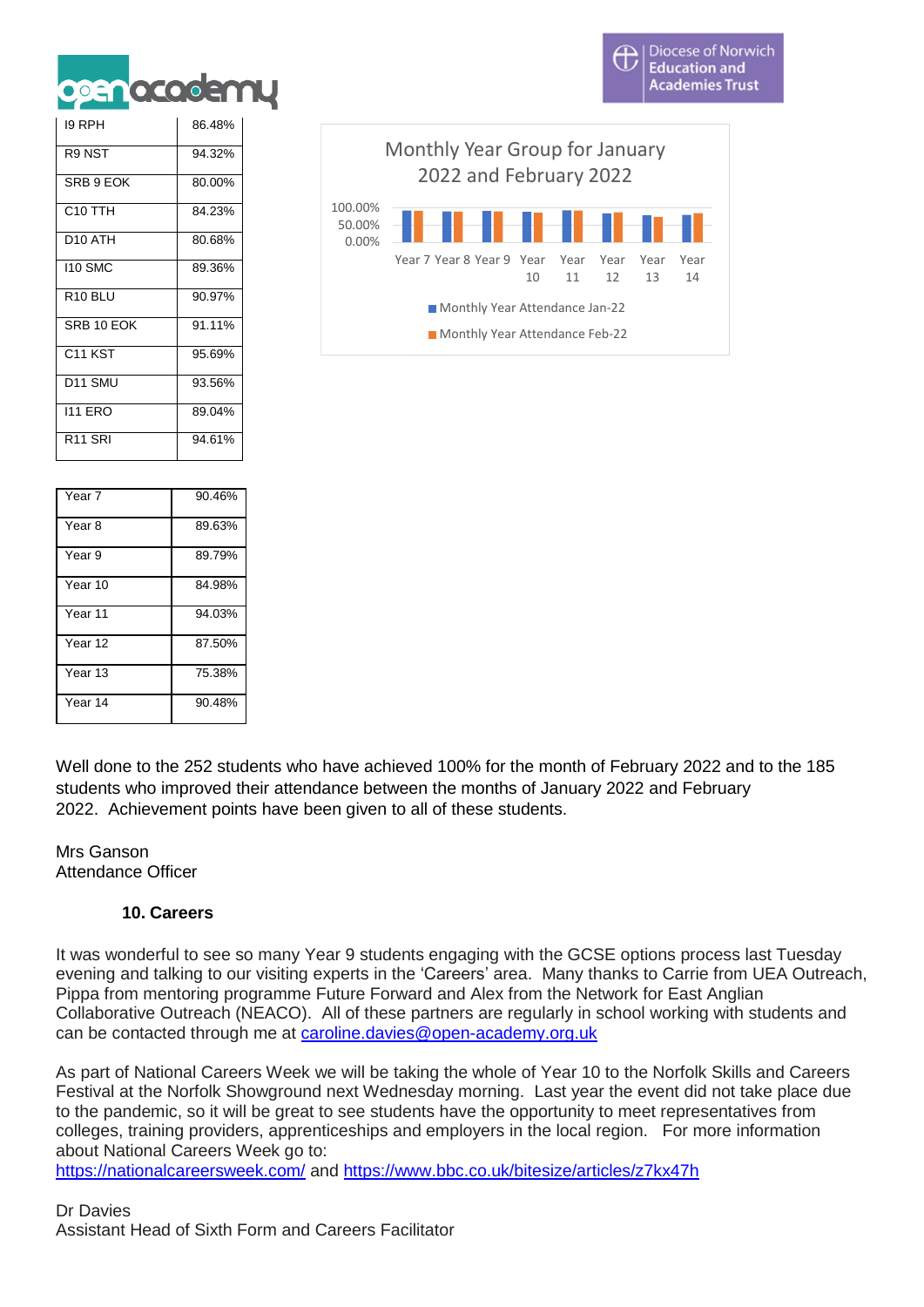



Dear parent/carer,

February 2022

We really need you to give 15 minutes of your time to fill in a survey about SEND services and support in Norfolk.

We hope this is a great chance for you to tell the organisations responsible for SEND in the county what you think of the services and support you and your child or young person receive and what the issues are which matter most to you.

We want to hear what's working well for you and what needs more improvement. The survey has lots of multiple choices so you can fill it in quickly and easily, but<br>there are also opportunities for you to tell us more if you want to. It can be completed anonymously.

The questions cover everything from education, EHCPs, health, social care, and wider support. They have been put together by a partnership of professionals and parent/carer representatives.

The survey is split into three versions: one for children and young people with SEND aged from 11 to 25; one for parents/carers and one for professionals. You can fill it in as many times as you'd like to.

It's really important we hear from as many people as possible, so we can use all the information to make the right plans for improvement for the rest of 2022 and beyond.

The survey can be found https://www.smartsurvey.co.uk/s/SENDsurvey2022/ or by clicking here. We have an Easy Read version for children and young people.

The survey will be open for four weeks from Monday 7 February to 5pm on Monday 7 March

Thank you so much for your time and your responses.

#### **Michael Bateman**

**Assistant Director of SEND Strategic Improvement and Early Effectiveness** 

The survey can be found<https://www.smartsurvey.co.uk/s/SENDsurvey2022/> or by [clicking here.](https://www.smartsurvey.co.uk/s/SENDsurvey2022/) There is an Easy Read version for children and young people.

Ms Hewitt-Coleman **SENCO** 

## **12. Chaplain's Reflection**

#### **Easter Egg Hampers/basket Random Acts of Kindness**

Every year at Christmas we always give out hampers as random acts of kindness to our community. It would be great if we could do something similar this Easter with eggs and chocolate. Please could I call on your generosity to donate some eggs or chocolate to this initiative so we can make someone's Easter better. All chocolatey treats can be brought in by yourselves or by students at any time and if you have any questions, please do not hesitate to ask. Thank you.

#### **This Week's Reflection**

In this reflection I just want to encourage us to be thankful for the people around us and not to take anyone for granted. Life can be very short and we never know what is around the corner. We can often pass by the people in our world because life is so full. This has been on my mind a lot recently as one of my best